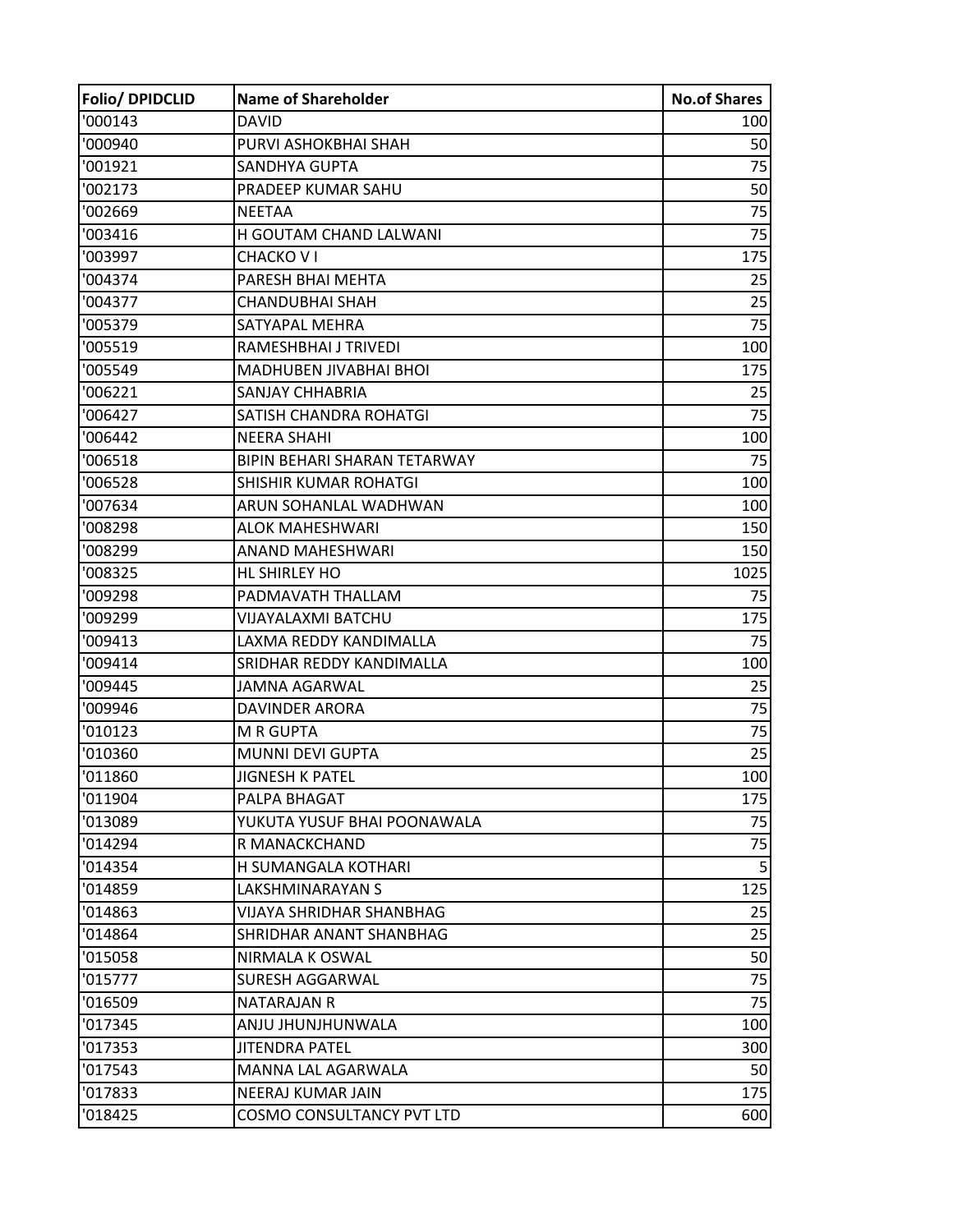| '018518 | ARUN KUMAR SHARMA                 | 175 |
|---------|-----------------------------------|-----|
| '018648 | <b>SUBASH SHARMA</b>              | 175 |
| '018771 | VINOD K BHARADWAJ                 | 100 |
| '018772 | <b>SHRAVAN SAHNI</b>              | 75  |
| '018840 | <b>HABIB REHMAN KHAN</b>          | 200 |
| '018842 | KHALID ABDUL REHMAN KHAN          | 190 |
| '019061 | <b>JAGIR KAUR SIDHU</b>           | 175 |
| '019112 | RAMCHAND HARCHANDANI              | 25  |
| '019423 | <b>CHITRA JOSHI</b>               | 25  |
| '020079 | BHUPATRAI ZAVERBHAI GOHEL         | 175 |
| '020303 | PRAGNA P VARIA                    | 25  |
| '020352 | <b>TAHER DHROLIA</b>              | 25  |
| '020372 | <b>NEHA H PATEL</b>               | 25  |
| '020549 | <b>NITABEN PATEL</b>              | 175 |
| '020550 | <b>VIMALKUMAR PATEL</b>           | 175 |
| '020552 | <b>MANJULABEN PATEL</b>           | 100 |
| '021202 | V RAJA LAKSHMI                    | 100 |
| '021448 | SANJIV KUMAR AGARWAL              | 50  |
| '021470 | RAKESH KUMAR VERMA                | 200 |
| '023015 | LAKHAMSHI NAYABHAI PATEL          | 100 |
| '024033 | SURYAKANT DAMODAR GAJARE          | 100 |
| '024874 | <b>HARSHVADAN THAKER</b>          | 175 |
| '025993 | JAGDISHKUMAR UPADHYAY             | 100 |
| '027012 | SHRIDHAR S SHETH                  | 50  |
| '027221 | <b>SHOBHA GROVER</b>              | 200 |
| '027236 | PRASANNACHANDRAN NAIR             | 100 |
| '028156 | MANUKONDA SURYAKUMARI             | 100 |
| '028563 | MUKUND MEGHJIBHAI KAMALIA         | 100 |
| '029112 | <b>SUNIL KUMAR JAIN</b>           | 100 |
| '029171 | DIPIKA R. MEHTA                   | 100 |
| '029179 | <b>RUSSEL D'COUTO</b>             | 100 |
| '029643 | <b>VIMLA PANDEY</b>               | 75  |
| '030626 | SHARMISTABEN CHANDRAKANT TALATI   | 100 |
| '031194 | PRASHANT PANDAY                   | 100 |
| '031483 | <b>MANISH SHAH</b>                | 100 |
| '031947 | <b>VIHANGINI PUROHIT</b>          | 400 |
| '032203 | SUSHILA DEVI DOSHI                | 100 |
| '032340 | <b>ASHOK PUROHIT</b>              | 50  |
| '032466 | <b>NISHA SANTHOSH</b>             | 500 |
| '032891 | <b>SUMAN DEVI BAFANA</b>          | 75  |
| '032909 | RAJIV MAKHNI                      | 100 |
| '033699 | SAROJ G KOTECHA                   | 100 |
| '033839 | <b>MEERA AJAY TEMBHEKAR</b>       | 100 |
| '034980 | <b>JATIN M GANDHI</b>             | 75  |
| '035334 | <b>ASHISH GUPTA</b>               | 300 |
| '035667 | MANOHAR LAL KAPOOR & SONS (P) LTD | 300 |
| '035725 | <b>LALITA DEVI</b>                | 100 |